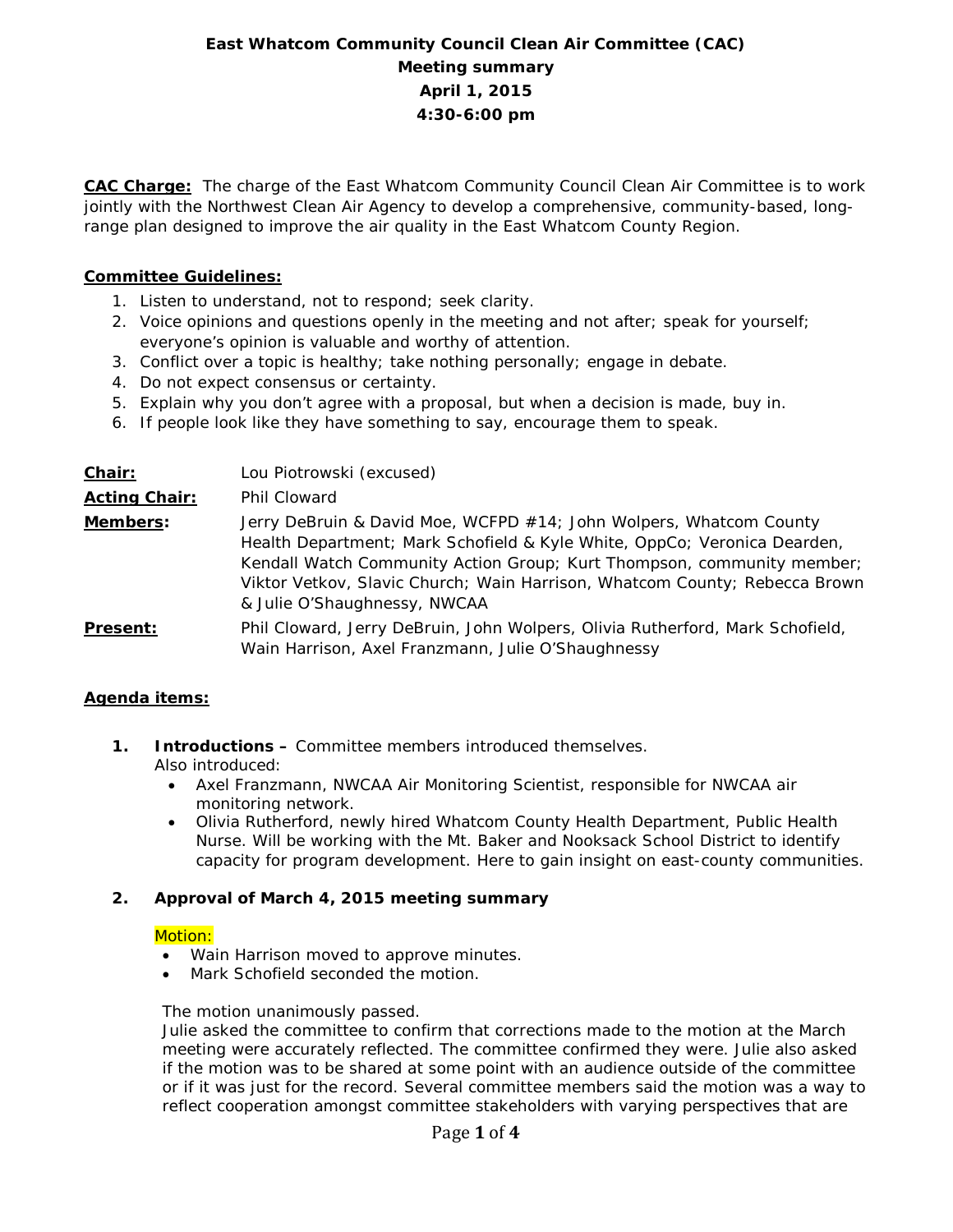working to resolve the air quality issue and acknowledge that a burn ban is inevitable after all measures to ensure success are complete. Note: NWCAA staff members present did not vote on the motion.

**3. Open public comment** – No public comment.

## **4. Announcements**

#### **John – Tire amnesty**

- Announced that the Health Department, who has taken over Public Works' role in solid waste, is offering tire amnesty in the Glacier, Kendall, and Maple Falls area during the first three weekends of May at the Cedarville disposal site. Residents will have to provide proof of zip code to dump up to 15 tires each weekend (rimmed or un-rimmed). If the program proves to be successful, it will be held more frequently. Advertisement flyers will be distributed throughout the community. The health department lead for the tire amnesty is Jeff Hegedes.
- **Phil –** Suggested that contact be made directly with the following private gated communities to promote the program: Camper's Paradise, Black Mountain Ranch, The Glenn, The Rim, Snowline, and Snow Water.

## **Julie – Wood stove bounty**

- Intends to proceed with the wood stove bounty program this spring rather than this fall as grant funding is available. Approximately \$25,000 will be allocated to the program and residents turning in their old operational wood stoves will receive a voucher for \$250. The exact date and the amount of available funds will be finalized when a precise count of change-outs "in progress" is determined by Kyle at the Opportunity Council.
- Informed the committee that Rebecca's involvement with the committee will be less frequent and on a more "as needed" basis due to workload demands and budget limitations.

# **5. Air monitoring; data summary and future monitoring**

**Axel –** Provided an overview of the particulate monitoring network, including the enhanced monitoring conducted this heating season between November, 2014 and March, 2015. The highlights are as follows:

- Background:
	- o Monitoring started in 2007-2008 in response to a citizen's complaint about poor air quality during winter-heating season. A pilot station was located at their residence and showed very high levels of particulate.
	- o This prompted NWCAA to find a more appropriate long-term location that was less densely treed and generally, representative of the area. The monitor was then located at the water district office on Azure.
	- o The "permanent" water district monitor on Azure operated only during the winter wood-heating season until 2013. After 2013 it was left in place to monitor particulate emissions year-round.
- Enhanced monitoring network:
	- o Two additional monitor were added this wood-heating season (November, 2014-March, 2015) to compare with the Azure monitor data to see if that monitor was representative of the area. The additional monitors were pulled yesterday (March 31).
	- o Data collected from the two additional monitors demonstrated a reasonable correlation with the permanent monitor located on Azure Way and the two additional monitors will not be re-installed.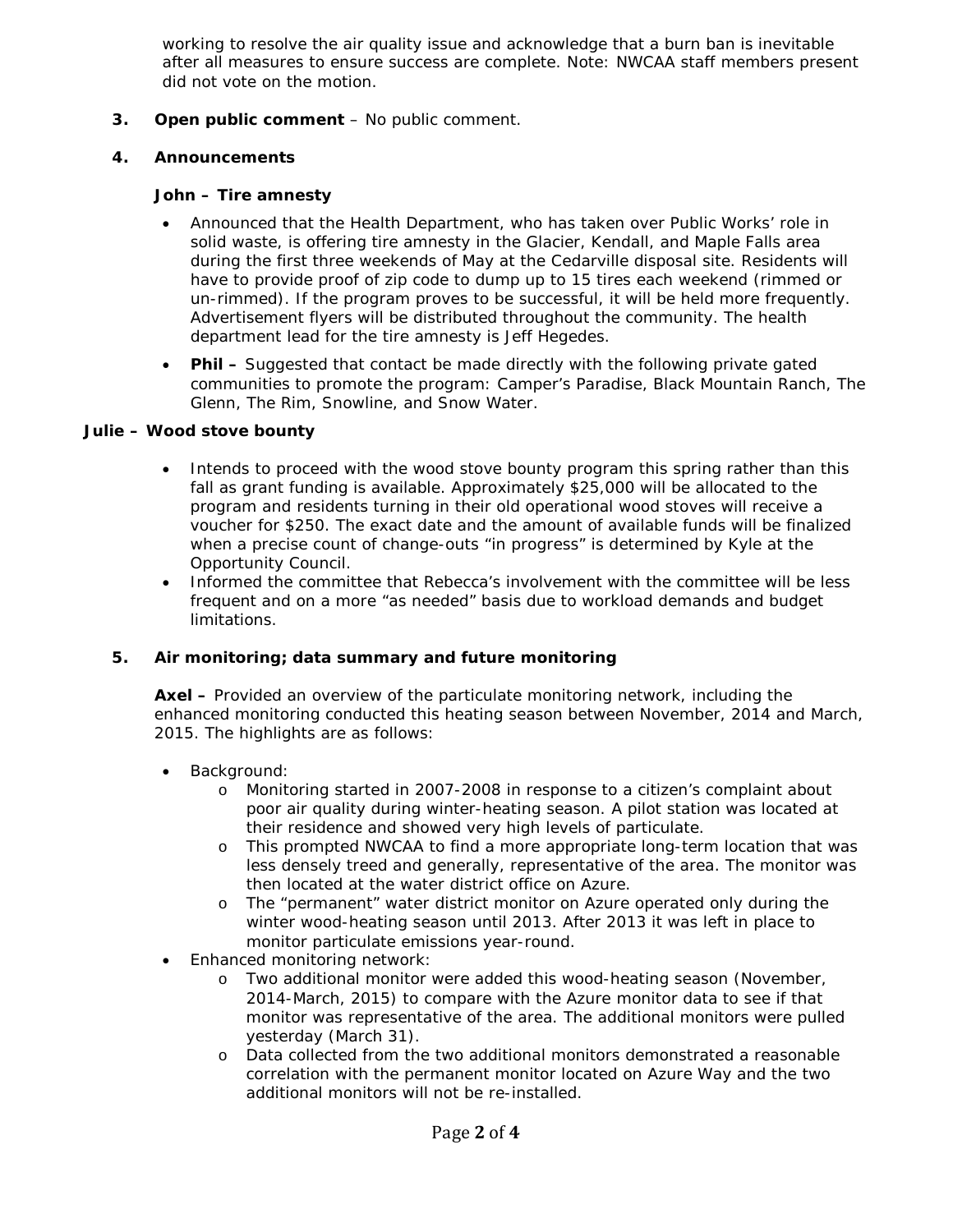- o Data obtained from the two additional monitors is labor intensive. Data is manually downloaded while on site. In contrast, the permanent Azure monitor feeds data to NWCAA's office in Mt. Vernon on a continuous basis.
- Monitor (nephelometer):
	- o A monitor was brought for "show and tell" and an explanation on how it works, what it measures, and how data is obtained and analyzed was given.
	- $\circ$  The monitor is very sensitive and measures particles that are  $\leq$  2.5 microns in size; typically combustion particles of diesel and/or wood smoke. It can be impacted by a passing cigarette, but typically not by pollen because the particles are too large.
	- o Although the monitor can be used as a mobile monitor, it is designed to be used as in a permanent location.
	- o Wood smoke generated during fire season, whether produced locally or from the east-side of the mountains, will register on the monitor. However, impacts during summer months are less because temperature inversions and air stagnation events are rare.
	- o An ultrasonic wind speed device is co-located with the nephelometer at the water district. It measure wind speed, direction, humidity, barometric pressure, and temperature. This information is also automatically uploaded to NWCAA's Mt. Vernon office.
- Data:
	- o Data trends and exceedances from November, 2014 through March, 2015 were presented. The health-based standard was exceeded two times this year, lower that in several years past. This may or may not be due to our mild winter.
	- o Monitoring data from all three stations essentially went up and down together, although some slight variability amongst the three monitors was noted. When one monitor showed an exceedance of the health based standard, all monitors showed it as well. This provided some reassurance that the "permanent" monitor is located in a representative spot and is reasonably representative of air quality in the community.
	- o Trends show higher values occur during evening and early morning hours and decrease in the middle of the day.
	- o Mobile monitoring results demonstrated a localized impact from wood burning during the winter months when the air was stagnant. High levels of particulate were noted in the Columbia Valley residential areas, but were essentially nonexistent at Limestone Road.
	- o A high concentration of wood smoke along with stagnant conditions creates poor air quality in a localized area.
	- o Data averaged on an hourly basis over a month's period of time consistently showed that higher levels of particulate occur during the early morning hours and in the evening. Particulate levels during the middle of the day are typically low, even during periods of air stagnation.

**Wain –** Commented that Axel's presentation was very meaningful and would be great to share with the community at an outreach event in the future. It explains very clearly how localized the problem is and why.

**Phil –** Concerned that Azure is not representative of the entire valley and would like to see another monitor located on the west side of the valley.

**Axel –** Explained that operating 3 monitors in a small area, like Columbia Valley, is very unusual and not viable long-term. Typically, there is one monitor for a large area. For example, the entire Bellingham area has one monitor.

#### **6. Strategic plan update**

**Phil –** No new progress to report at this time.